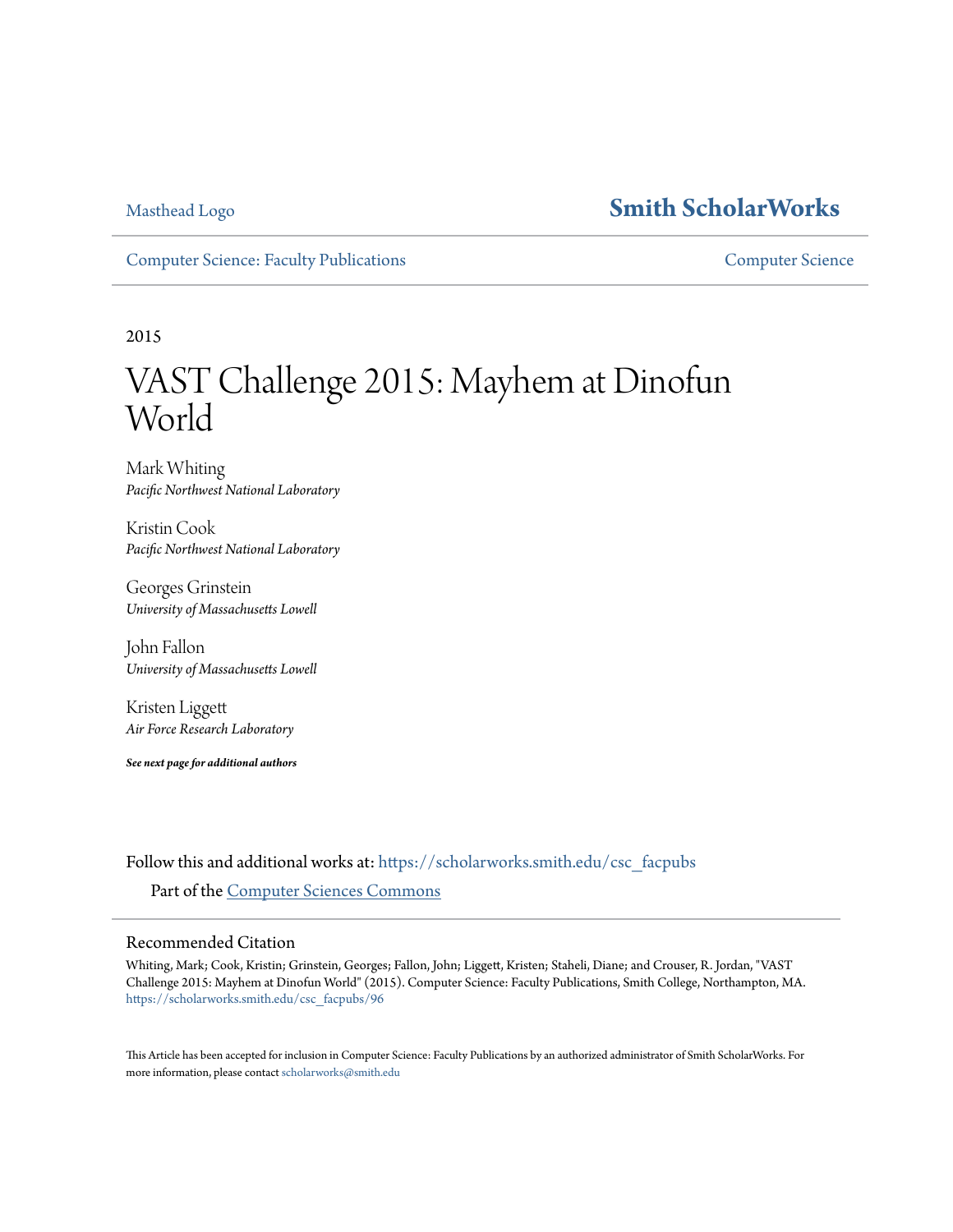#### **Authors**

Mark Whiting, Kristin Cook, Georges Grinstein, John Fallon, Kristen Liggett, Diane Staheli, and R. Jordan Crouser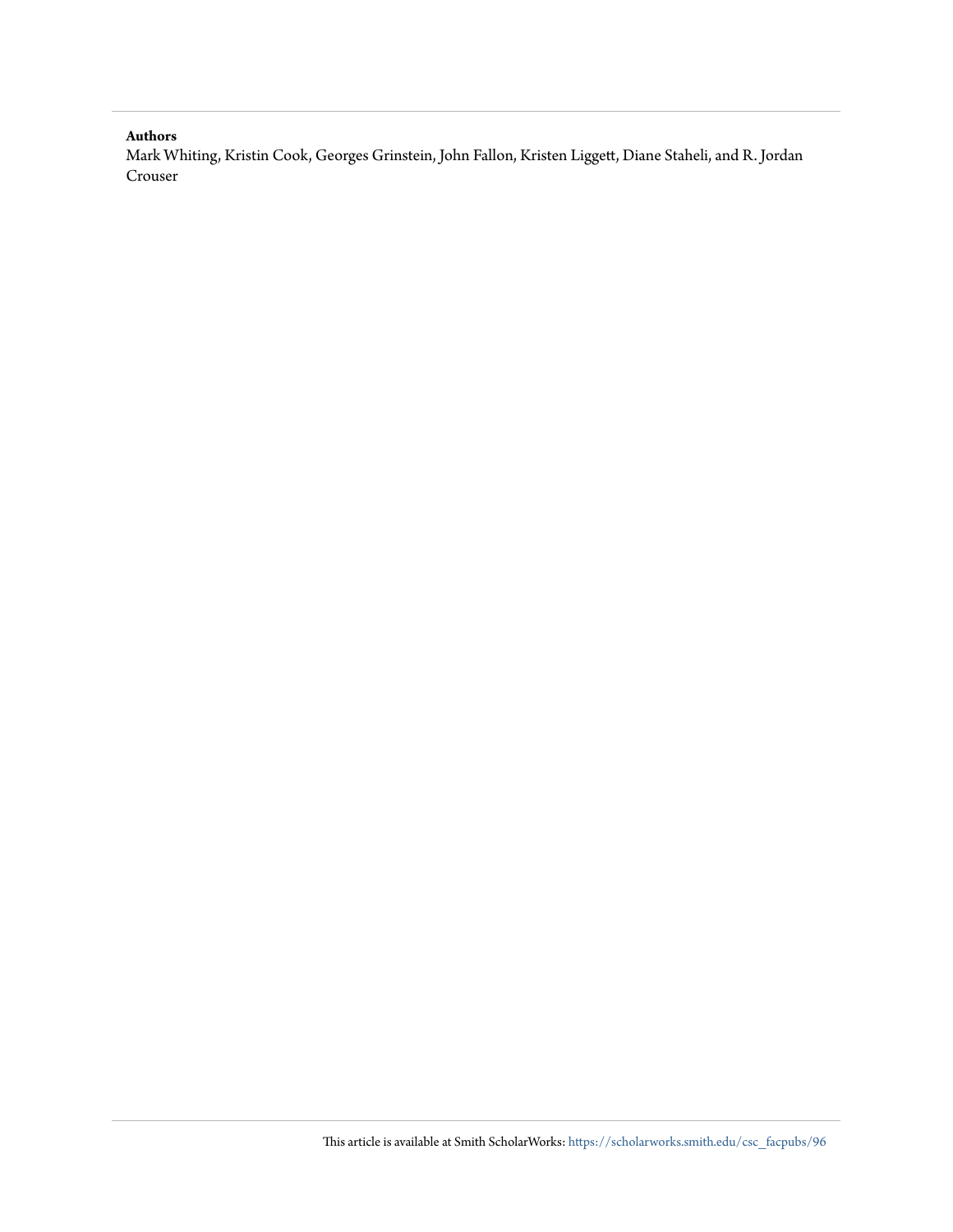# VAST Challenge 2015: Mayhem at Dinofun World

Mark Whiting, Kristin Cook, Georges Grinstein, John Fallon, Kristen Liggett, Diane Staheli, and Jordan Crouser

**Abstract**— A fictitious amusement park and a larger-than-life hometown football hero provided participants in the VAST Challenge 2015 with an engaging yet complex storyline and setting in which to analyze movement and communication patterns. The datasets for the 2015 challenge were large—averaging nearly 10 million records per day over a three day period—with a simple straightforward structured format. The simplicity of the format belied a complex wealth of features contained in the data that needed to be discovered and understood to solve the tasks and questions that were posed. Two Mini-Challenges and a Grand Challenge compose the 2015 competition. Mini-Challenge 1 contained structured location and date-time data for park visitors, against which participants were to discern groups and their activities. Mini-Challenge 2 contained structured communication data consisting of metadata about time-stamped text messages sent between park visitors. The Grand Challenge required participants to use both movement and communication data to hypothesize when a crime was committed and identify the most likely suspects from all the park visitors. The VAST Challenge 2015 received 74 submissions, and the datasets were downloaded, at least partially, from 26 countries.

**Index Terms**--Visual Analytics, Human Information Interaction, Sense Making, Movement Analysis, Evaluation, Contest

#### **INTRODUCTION**

The Visual Analytics Science and Technology (VAST) Challenges [1] aim to advance visual analytics through a series of competitions. In the VAST Challenges, researchers and software developers put themselves in the role of analysts to determine if their tools, techniques and approaches can address the specified problems effectively. VAST Challenge problems provide both realistic tasks and synthetic data sets, which live on after the completion of each year's challenge and are used for education, software evaluation, and demonstration of new techniques.

The Challenge consisted of two Mini-Challenges and a Grand Challenge requiring integration and synthesis of information from the minis. The Mini-Challenges were tightly related, as they both involved analysis of human behavior within the fictitious amusement park. The scenario provided to the contestants was as follows:

"DinoFun World is a typical modest-sized amusement park, sitting on about 215 hectares and hosting thousands of visitors each day. It has a small-town feel, but it is well known for its exciting rides and events. One event last year was a weekend tribute to Scott Jones, internationally renowned football ("soccer," in US terminology) star. Scott Jones is from a town nearby DinoFun World. He was a classic hometown hero, with thousands of fans who cheered his success as if he were a beloved family member. To celebrate his years of stardom in international play, DinoFun World declared "Scott Jones Weekend", where Scott was scheduled to appear in two stage shows each on Friday, Saturday, and Sunday to talk about his life and career. In addition, a show of memorabilia related to his illustrious career would be displayed in the park's Pavilion. However, the event did not go as planned. Scott's weekend was marred by crime and mayhem

• *Georges Grinstein and John Fallon are with the University of Massachusetts-Lowell. E-mail: grinstein@uml.edu and* 

*john.fallon@student.uml.edu*

perpetrated by a poor, misguided, and disgruntled figure from Scott's past. While the crimes were rapidly solved, park officials and law enforcement figures are interested in understanding just what happened during that weekend to better prepare themselves for future events. They are interested in understanding how people move and communicate in the park, as well as how patterns changes and evolve over time, and what can be understood about motivations for changing patterns."

This year's challenge scenario is set in an amusement park similar to Hersheypark in Pennsylvania or Alton Park in England. The simulated park covers a large geographic space (approximately  $500x500$  m<sup>2</sup>) and is populated with ride attractions, restaurants and food stops, souvenir and game stores, an arcade, a show hall, and a performance stage. The rides can be categorized as kiddie rides, general rides, or thrill rides. This setting is the backdrop for individual and group movements and the establishment of patterns of life behaviors of visitors.

Figure 1 shows the Dinofun World amusement park layout. The attractions are numbered and contestants were provided with a list of the attraction names that follow the dinosaur theme. The red line indicates the visitor pathway through the park, although dark green areas are also areas where people can move (for example, attractions 24 and 30 are log flume and water rapids rides for which spectators may be located "inside" of the ride boundaries. For other rides, people are not allowed inside ride boundaries. Attraction 63 is a show stage area, which will be populated during performances.) The area is divided into a 100x100 grid to assist in specifying people's locations. Visitors carry a mobile device that enables location tracking through the park, records check-ins to rides, and logs text messages that are sent. Attractions have a grid point representing the visitor entry location for the purposes of the challenges.

People and other park elements in this scenario were modelled by software agents. The agents received plans for moving around the park, according to several pre-defined people-types and grouptypes. The people-types primarily follow age characteristics, such as adult, teen, child, and infant. Accordingly, teens "raced" through the park, children stayed close to their adults, and so on. The challenge developers specified several group types based on their personal experiences with groups in amusement parks. As each person travelled through the park, their location was logged

<sup>•</sup> *Mark Whiting and Kris Cook are with Pacific Northwest National Laboratory. E-mail: {mark.whiting, kris.cook}@pnnl.gov*

<sup>•</sup> *Kristin Liggett is with the Air Force Research Laboratory. Email: kristen.liggett@us.af.mil*

<sup>•</sup> *Diane Staheli is with MIT Lincoln Laboratory. Email: diane.staheli@ll.mit.edu*

<sup>•</sup> *Jordan Crouser is with Smith College. Email: jcrouser@smith.edu*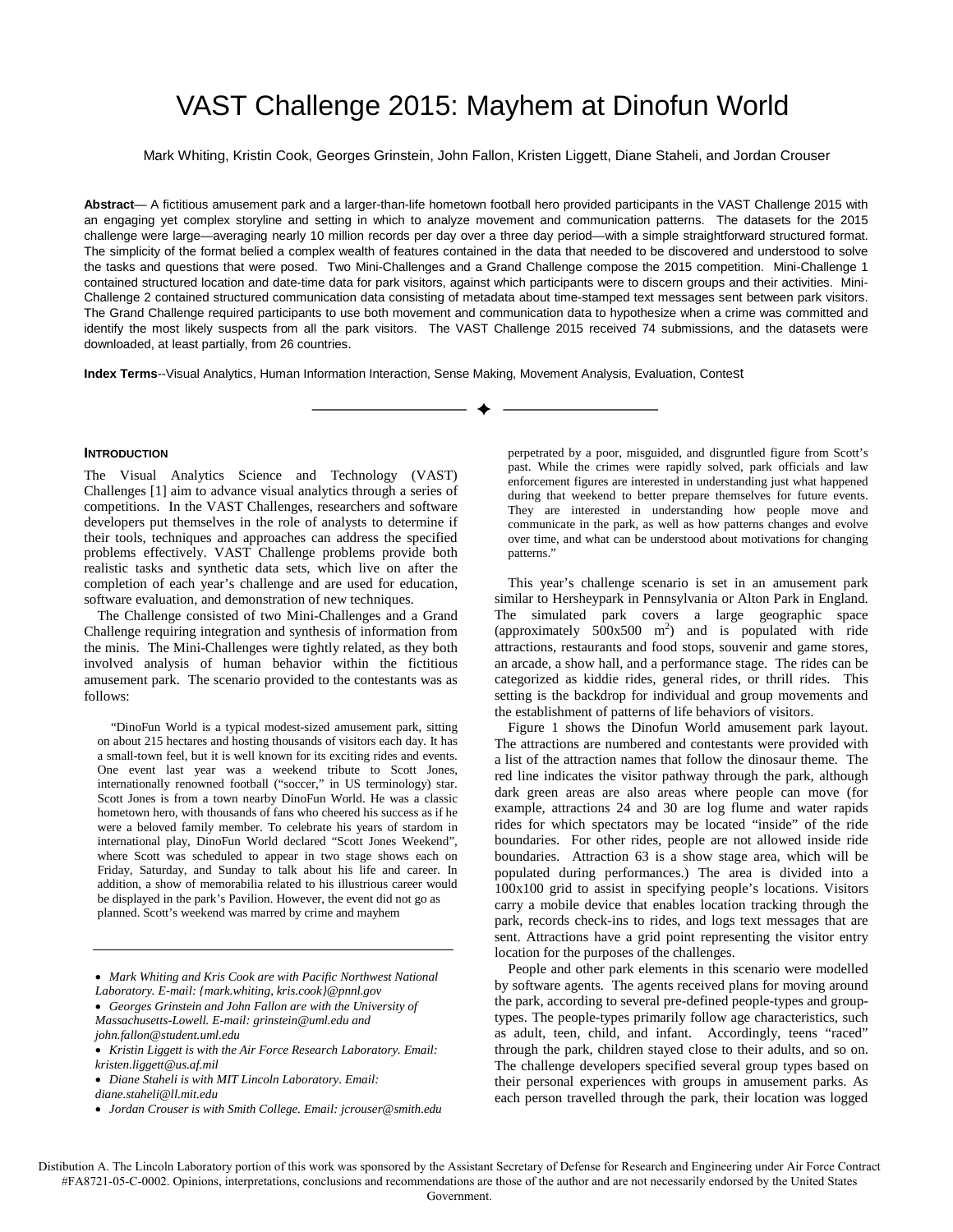Park is 100 x 5 meters = 500 meters wide = 1640 feet<br>Each square is 5 meters on a side.



Figure 1. The Amusement Park Layout

to a file every second, so contestants can track their journey using visualization tools. Groups allowed for more complex behavior patterns than individual agents. The developers defined a set of groups, their behaviors, and statistics for contestants to follow across all of the days of the park simulation. Each ride was modelled after a ride found in existing amusement parks around the world. Information about ride capacities and durations was gathered from various amusement park sales guides found on the web and from observing videos of ride behaviors on YouTube. People would essentially go "off-grid" when they were on a ride; no movement data was recorded. Visitors would also queue-up for rides, however if they saw a ride line length requiring an overly long wait, e.g., an hour, they could pass it by and continue to their next scheduled ride.

#### **1. SCOPE OF VAST CHALLENGE 2015**

As mentioned above, the VAST Challenge 2015 consisted of two independent Mini-Challenges and a Grand Challenge. Teams were invited to participate and submit to one or both Mini-Challenges as well as the Grand Challenge. This year, we encouraged participants to create innovative visualizations to support their analyses of the data. There were many different features within the data sets that could use creative approaches to analyze; even if a particular approach didn't address the entire Challenge problem set, we encouraged teams to enter with their new ways of working with this data. As in previous years, entries required both a written response to challenge questions with supporting illustrations, and an explanatory video, which was useful for illustrating human interactions important to the solution.

#### **1.1 Challenge Tasks**

The two individual Mini-Challenge tasks and the Grand Challenge are summarized below. Descriptions of the tasks are posted at http://www.vacommunity.org/VAST+Challenge+2015. All Mini-Challenge materials are archived in the Visual Analytics Benchmark Repository [2].

#### 1.1.1 Mini-Challenge 1: Visitor Movement

Mini-Challenge 1 focused on movement of people around the park. Participants were asked to characterize the movement of groups and individuals, with a special emphasis on what might be relevant to better understanding the incident that occurred during the "Scott Jones Weekend" event. Contestants had access to movement tracking information for all paying park visitors over the three days of the celebration. In contrast to previous years, we allowed participants to use data from both Mini-Challenges to complete a single Mini-Challenge.

 The datasets provided were .csv files for Friday, Saturday, and Sunday, containing a date-time stamp, a visitor ID, a tag as to whether the record referred to a movement within the park grid or a "check-in" to an amusement park ride, and a grid location (x,y coordinates).

Questions asked of the participants were as follows:

- 1. Characterize the attendance at the park on this weekend. Describe up to twelve different types of groups at the park on this weekend.
- 2. How big is the group type?
	- a. Where does this type of group like to go in the park?
	- b. How common is this type of group?
	- c. What are your other observations about this type of group?
	- d. What can you infer about the group?
	- e. If you were to make one improvement to the park to better meet this group's needs, what would it be? Please limit your response to no more than 12 images and 1000 words.
- 3. Are there notable differences in the patterns of activity on in the park across the three days? Please describe the notable difference you see. Please limit your response to no more than 3 images and 300 words.
- 4. What anomalies or unusual patterns do you see? Describe no more than 10 anomalies, and prioritize those unusual patterns that you think are most likely to be relevant to the crime. Please limit your response to no more than 10 images and 500 words.

The definition of "group" was intentionally left to the contestants to determine, so that they could best formulate their response within the context of their working hypotheses and evidence. With respect to the data generation, groups were created with several specific characteristics that that influenced their movement. For example, a large family group may have between 1-3 adults and 1-5 children. An ambitious family group would move more quickly through the park, and spend more time on thrill rides than other ride types. They would visit shopping stalls in the evenings. They would arrive around 08:00 and exit around 23:00. There was also a possibility that at some point during the day, the group would split up according to peopletypes; the adults and children (e.g., independent teens) would travel around the park in different ways.

Park operations would impact groups. For example, when a thrill ride shut down for repairs, it would affect the agendas for the teens mentioned above, more than for parents and very young children focused on kiddie rides.

A major disruption to the movement patterns of park guests occurred on Sunday. As mentioned in the introduction, Scott Jones would have shows twice a day throughout the weekend. On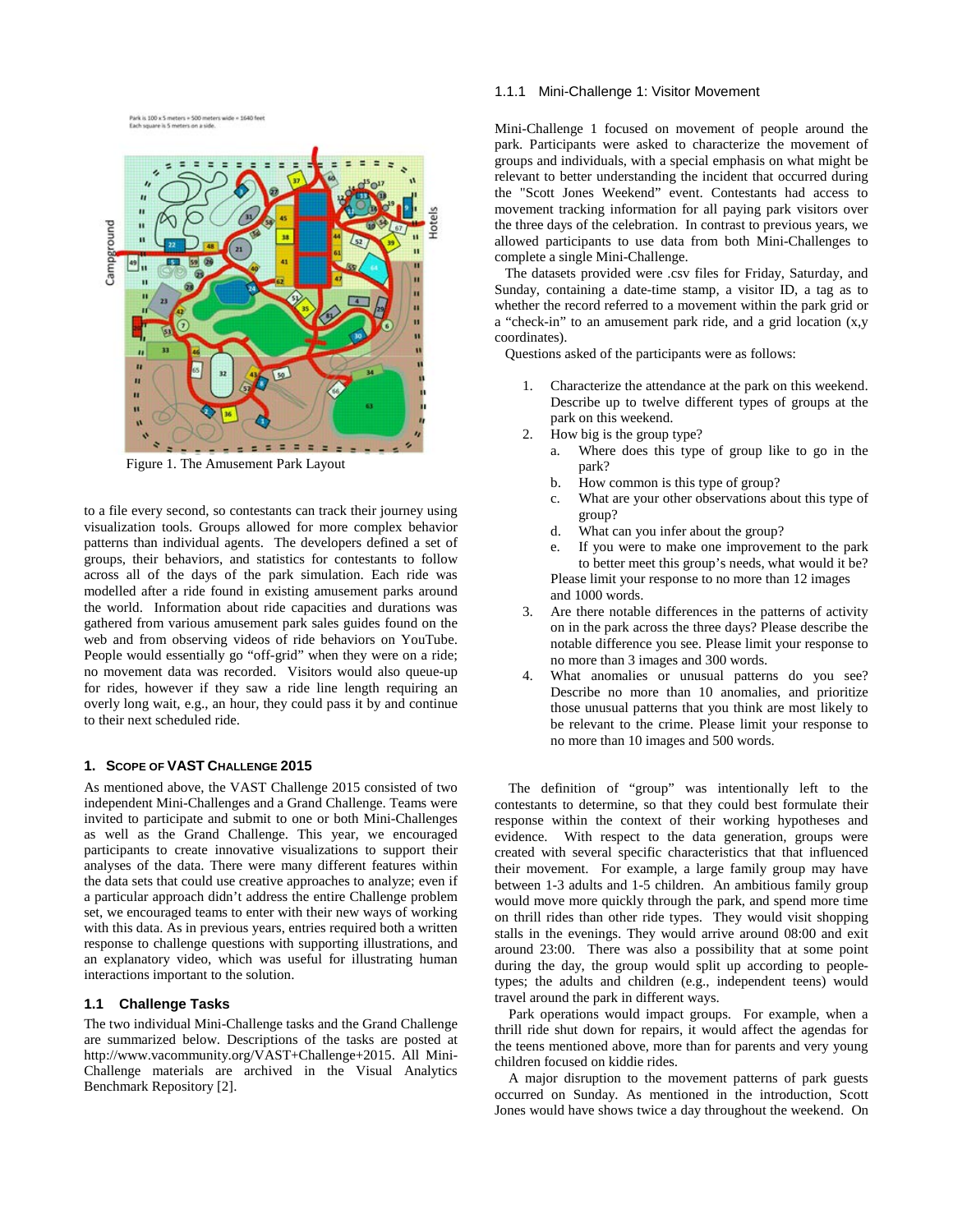Sunday, the afternoon show was cancelled. This meant that groups that came to see Scott were not allowed into the Stage area, although some visitors still came to the Stage area at show time, but were unable to check-in.

There were several unusual patterns exhibited by groups and individuals throughout the weekend. A very large group represented a touring party that moved around and kept together the entire time they were in the park. A smaller group approached a specific thrill ride several times without checking in, then finally deciding to check-in after several iterations. The developers called this the "dare-you" group. A pattern involving several groups occurred when visitors stopped at a specific food stand, and then shortly after their visit, went to the first-aid building. Eventually, the food stand was closed for that day.

#### 1.1.2 Mini-Challenge 2: Visitor Communication

As mentioned in the web site pages for Dinofun World that were part of the auxiliary data provided to participants, the park provided an app that allowed guests to send text messages to members of their visiting group or friends that they made during their visit to the park. It also allowed "external" messages sent to people outside of the park. The web site also describes the "Cindysaurus Trivia Game" that allowed guest to play for prizes during their visit. These two methods of communication formed the basis of the analysis needed for this Mini-Challenge.

 Participants were asked to characterize the communications traffic throughout the park. The data for Mini-Challenge 2 consisted of three days worth of communications from Friday through Sunday. The data fields were a timestamp, the originator's ID, the recipient's ID, and the park area from which the message was sent. As can be seen in the shading of the map above, the park was broken up into five themed areas: the Entry Corridor, Kiddie Land, Tundra Land, Wet Land, and Coaster Alley. So, while these locations were not precise, they indicated general geo-coordinate information for the analyses.

 Participants were asked to characterize dominant communication IDs, interesting communication patterns, and suspicious patterns that could contribute to the analysis of the crime. The specific questions were as follows:

- 1. Identify those IDs that stand out for their large volumes of communication. For each of these IDs:
	- a. Characterize the communication patterns you see.
	- b. Based on these patterns, what do you hypothesize about these IDs?

Please limit your response to no more than 4 images and 300 words.

2. Describe up to 10 communications patterns in the data. Characterize who is communicating, with whom, when and where. If you have more than 10 patterns to report, please prioritize those patterns that are most likely to relate to the crime.

Please limit your response to no more than 10 images and 1000 words.

3. From this data, can you hypothesize when the vandalism was discovered? Describe your rationale. Please limit your response to no more than 3 images and 300 words.

 There were two huge users of the communications facility: the Cindysaurus Trivia Game service and the Park Help Desk. The two IDs used by these services were not specifically called out in the data or identified, however each had revealing patterns. The Trivia Game sent out trivia questions every five minutes to all Park visitors. Park visitors who wanted to play the game would respond, and this displayed a large diverse communication volume to the single recipient. The Park Help desk showed a large communication volume continuously throughout the day. The pattern would include messages to and from this single ID, but it was dominated by one-to-one communications. If a Challenge contestant provided a reasonable substitute hypothesis about the communications instead of the Trivia Game or Help Desk, that was accepted as a correct hypothesis.

 The second task asked for up to 10 communications patterns. We did not specify any characteristics for patterns we wanted the contestants to report, but patterns related to the incident were present in the data. Some innocuous patterns include group leaders sending bulk messages to their groups to request meetups or to communicate an interesting bit of information. Some of the message recipients responded. The pattern was repeated at other times during the day. When people were standing in a ride queue or at a food and drink attraction, they had an increased possibility of making new friends with people nearby who did not accompany them to the park. They could communicate with new friends during the rest of their time in the park. There was an increased likelihood that people would send external messages when Scott Jones was in the park (8:45-11:35 each day and 13:45- 16:30 on Friday and Saturday), specifically if they were near Scott as he traveled through the park.

 Some communications patterns were associated with the crime. For example, there was an increase in messages among group members, to the help desk, and to external contacts when the Scott Jones memorabilia vandalism was discovered.

 Participants were asked to hypothesize when the vandalism was discovered. From the communication data, it was possible to see that people visiting the Pavilion shortly after the show increased their contact with external contacts, other group members, and the help desk, supporting the hypothesis that the vandalism was discovered immediately after the first show. Additional communication, particularly external communication, occurred as the police moved through the park to investigate shortly after 12 noon.

#### **1.2 Grand Challenge: Uncovering a Nefarious Plot**

The Grand Challenge required contestants to blend knowledge obtained from the two Mini-Challenges to answer questions of interest to law enforcement officials. How was the crime executed and who was responsible?

The questions asked of Grand Challenge participants were as follows:

1. Scott is not a paying customer and does not have an ID. Describe Scott Jones' activities in the park during the three-day weekend. Who does he spend most of his time with? When does he arrive? When does he leave? What route does he follow?

Limit your response to no more than 10 images and 1000 words.

2. Identify up to 8 issues with park operations during the three-day weekend. Provide a rationale for your answers.

Limit your response to no more than 8 images and 800 words.

- 3. For the crime, describe the following, and provide a rationale for your answer.
	- a. When did the crime occur?
	- b. Where did the crime take place?
	- c. Who are the most likely suspects in the crime?

Limit your response to no more than 5 images and 500 words.

 Scott Jones and his eight-person entourage were at the park all three days. Scott himself was not wearing a sensor, but Scott and his entourage were always together. Scott's movements could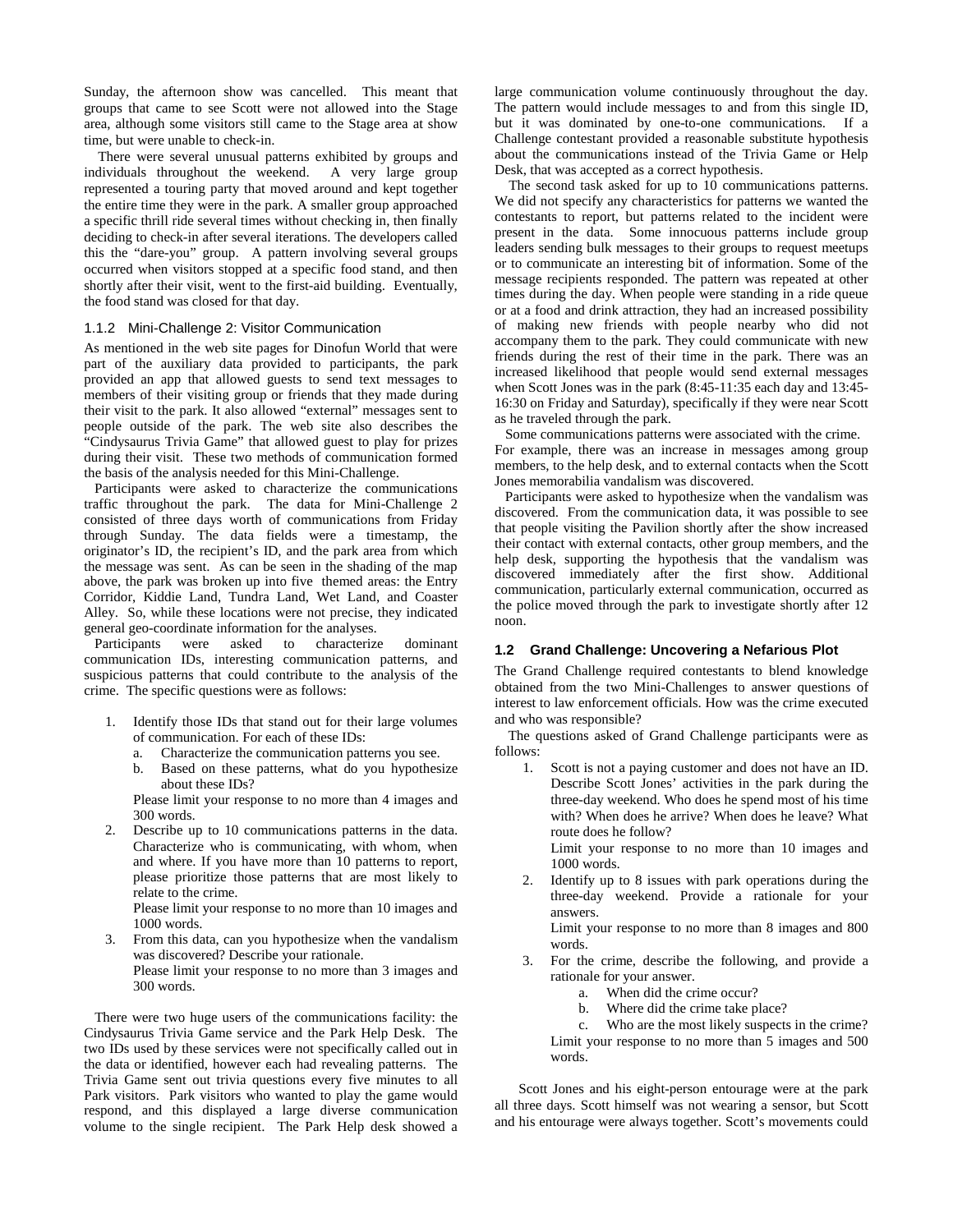be tracked by identifying the movements of his entourage, who are tracked and have very unique movement profiles. Scott has six appearances scheduled (two each day). He performed in the first five shows, but the sixth was canceled due to concern about Scott's safety. Each day, Scott arrived and left at the same time for both the morning and afternoon shows. The movement patterns were identical, maximizing his visibility as he strolled through the park enroute to the Stage area.

Park operations caused some interesting impacts to park visitor behavior and movements. The DinofunWorld Park App had some problems. On Saturday, around 15:53, data loss occurred for some visitors. This happened again on Sunday, around 10:23. There is also a problem with the data reported for visitor ID 1983765 (this turned out to be the prime suspect). Starting at 20:18 on Saturday, he tampered with his app in a test of disabling the tracking feature. This created spurious duplicate entries of movement placing him at a different part of the park. The app was reinitialized on Sunday by Park staff.

The crime occurred on Sunday, between 9:15 and 11:33 in Location 32, the Creighton Pavilion. As originally planned, the most likely suspects were to have been ID 1983765 (representing Eddie Smith, the prime suspect) and his accomplices, ID 1089132 and ID 1723967. The prime suspect and the two accomplices performed surveillance of the Creighton Pavilion and the park perimeter and exits on Friday and Saturday.

The Pavilion closed 9:30 – 11:30 and 14:30 – 16:30 every day during the Scott Jones shows. The park was short on security, so they had to close this exhibit in order to provide sufficient security for the Scott Jones show. On Sunday, the prime suspect was to have remained in the Pavilion while it was closed to the public, while his accomplices remained on watch outside. He moved early, which resulted in suspicious behaviors, but resulted in his not clearly being identifiable as the prime suspect. Three other IDs remained in the Pavilion during its closed period and appeared to be likely prime suspects. As we always do with VAST Challenge analysis, all reasonable hypotheses, evidence, and explanations were fully credited as we reviewed the submissions.

The vandalism in the Pavilion was discovered by some of first park visitors who went into the Pavilion after its 11:30 re-opening on Sunday. This is indicated by the increase in communications as the park visitors discovered the vandalism, reported it, and talked about it among their groups and with their friends and family outside the park.

#### **2. REVIEW PROCESS**

The VAST Challenge committee recruited reviewers with expertise either in visual analytics, visualization, and related disciplines and domain experts. Over 77 reviewers participated, each providing from 1 to 6 reviews. Each submission received 3 to 5 anonymous peer reviews. All reviewers were given the opportunity to recommend entries for award consideration.

Reviewers were asked to provide an overall rating, comments on the overall rating, a review of how well task questions were answered and how well visual analytics were applied, including whether or not innovative tools were created for the challenge. Reviewers could comment on compelling features from either a visualization perspective or from an analyst's perspective.

The VAST Challenge Committee held two separate one-day meetings to determine awards for each of the Mini-Challenges and Grand Challenge. During each meeting, the committee considered the reviewer award recommendations and finalized the list of awards and honorable mentions based on all reviewer scores and comments. The committee also identified noteworthy aspects of submissions to be mentioned during their presentations at the VAST Challenge Workshop in October.

#### **3. VAST CHALLENGE 2015 RESULTS**

The submissions recognized for awards and honorable mentions in 2015 are listed in Table 1. Additional information about the Challenge entries can be found in the Challenge papers included in the VAST 2015 electronic proceedings, and shortly in IEEE *Xplore* and in the Visual Analytics Benchmark Repository.

#### **Table 1: VAST Challenge Awards**

| <b>Grand Challenge</b>                                                    |  |  |  |  |  |  |  |  |
|---------------------------------------------------------------------------|--|--|--|--|--|--|--|--|
| Arizona State University and University of Stuttgart, Award for           |  |  |  |  |  |  |  |  |
| Outstanding Comprehensive Submission (178)                                |  |  |  |  |  |  |  |  |
| Hong Kong University of Science and Technology, Honorable                 |  |  |  |  |  |  |  |  |
| Mention for Good Cross-Visualization Interactions (138)                   |  |  |  |  |  |  |  |  |
| <b>TU-Darmstadt</b> , Honorable Mention for Intuitive Design of Animation |  |  |  |  |  |  |  |  |
| and Interaction (201)                                                     |  |  |  |  |  |  |  |  |
| University of Konstanz, Honorable Mention for Good Analysis of            |  |  |  |  |  |  |  |  |
| Subtle Signals (105)                                                      |  |  |  |  |  |  |  |  |
| Mini-Challenge 1                                                          |  |  |  |  |  |  |  |  |
| KU Leuven, Award for Combination of Analysis and Visualization to         |  |  |  |  |  |  |  |  |
| Solve the Challenge (109)                                                 |  |  |  |  |  |  |  |  |
| Middlebury College, Award for Integrated Analysis Environment             |  |  |  |  |  |  |  |  |
| (176)                                                                     |  |  |  |  |  |  |  |  |
| Independent & University College London, Honorable Mention for            |  |  |  |  |  |  |  |  |
| Outstanding Video (169)                                                   |  |  |  |  |  |  |  |  |
| Peking University, Honorable Mention for Support for Flexible and         |  |  |  |  |  |  |  |  |
| Collaborative Analysis (172)                                              |  |  |  |  |  |  |  |  |
| University of Konstanz, Award for Content-Rich Visualization (104)        |  |  |  |  |  |  |  |  |
| <b>Mini-Challenge 2</b>                                                   |  |  |  |  |  |  |  |  |
| Central South University, Award for Application of Advanced               |  |  |  |  |  |  |  |  |
| Analytic Techniques (113)                                                 |  |  |  |  |  |  |  |  |
| New York University, Award for Compelling Analysis Support by             |  |  |  |  |  |  |  |  |
| Strong Interaction (118)                                                  |  |  |  |  |  |  |  |  |
|                                                                           |  |  |  |  |  |  |  |  |
| <b>Purdue University, Honorable Mention for Compelling Narrative</b>      |  |  |  |  |  |  |  |  |
| Debrief (!95)                                                             |  |  |  |  |  |  |  |  |
|                                                                           |  |  |  |  |  |  |  |  |

**Zhejiang University,** Honorable Mention for Good Analysis with Custom Tools (154)

#### **3.1 Mini-Challenge 1 Awards**

Mini-challenge 1 required contestants to look at movement patterns in the large and in detail. KU Leuven provided great details about movement, ride, and dwell patterns and provided an insightful analysis. Middlebury offered a useful integrated analysis environment (Figure 2) with a large display format that clearly showed detailed patterns about individuals and groups. James Skinner, an independent participant, and Gabriel Rossiter, from University College London, provided an insightful and entertaining video, playing off the themes of this year's dinosaur themed challenge. University of Peking showed us a clear and concisely organized entry, which featured a collaborative analysis system. Konstanz employed a high-detailed, coordinated analysis space, featuring rich visualizations.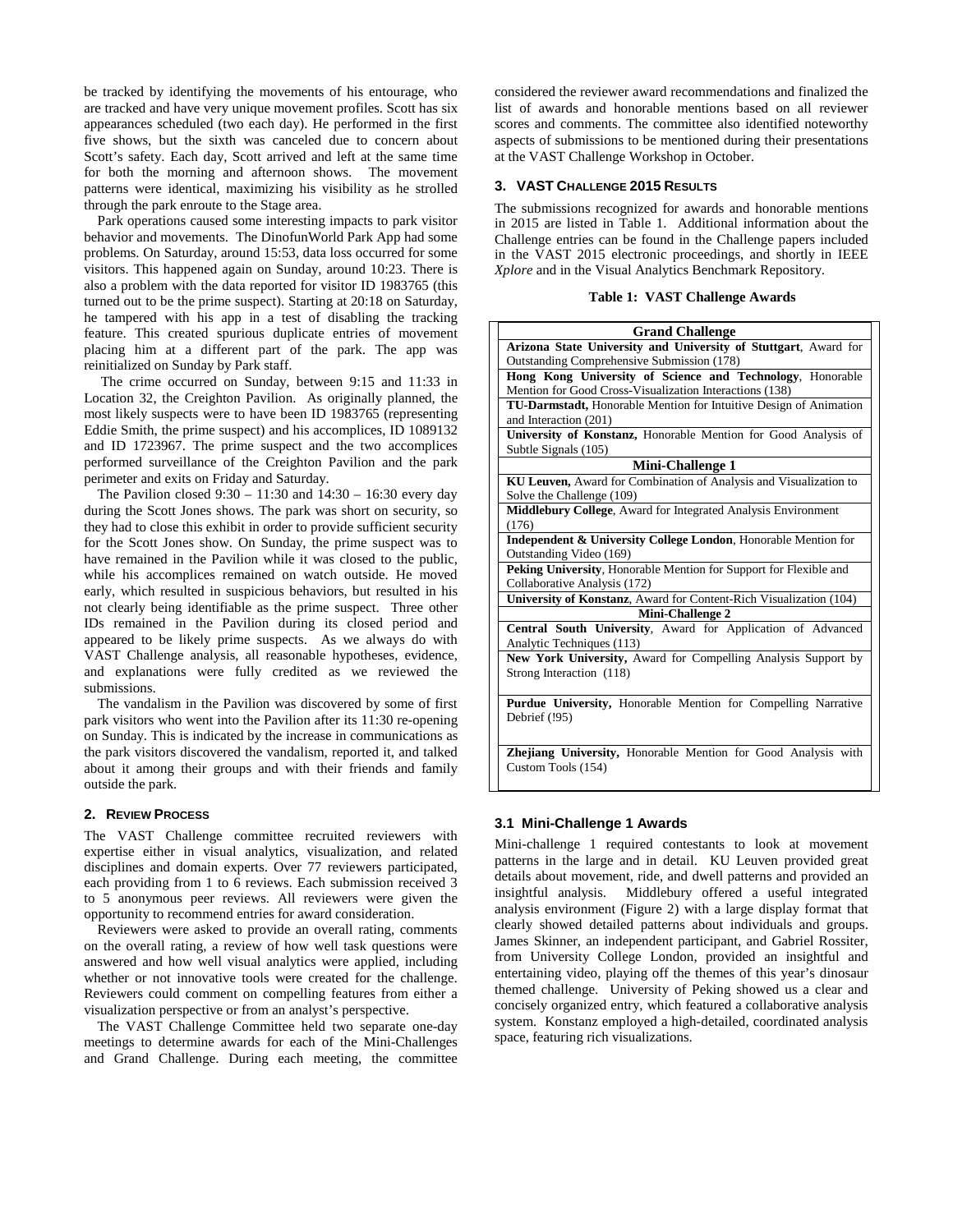

Figure 2. Middlebury used a large display format to perform their analysis. This figure captures a small subset of a large integrated environment.

#### **3.2 Mini-Challenge 2 Awards**

Analyzing communications metadata, either with or without movement data posed a difficult task to determine what aspects of the Park app interactions were relevant to the crime. Zhejiang developed a custom tool to analyze the temporal relationships among the communications, as well as the network of communications that resulted. Purdue followed the large-scale interactions in the park, and identified mass interactions, plus details such as active "middlemen" involved in bridging groups. New York University was given an award as they showed a high degree of interactions in their analysis (Figure 3), that stood out in their submission video. The result was a compelling analysis and description of the park activities. Central South University was awarded for their application of advanced analytic techniques, including community detection algorithms, in their analysis.

#### **3.3 Grand Challenge Awards**

A record twelve teams submitted Grand Challenge awards, all of which were of high quality. This year, the combined team from Arizona State University and University of Stuttgart were recognized with an award for Outstanding Comprehensive Submission, where their entries for Mini-Challenge 1, Mini-



Figure 3. New York University explored suspicious behavior through analysis of communication patterns

Challenge 2, and the Grand Challenge stood out to the reviewers and judges (Figure 4).

 With an extremely clear and detailed analysis, Konstanz was given an honorable mention for their work in detection and reporting of subtle features of the datasets in their entry. TU-Darmstadt caught the reviewer's eye with intuitive interaction and animation in their entry (Figure 5). Hong Kong University of Science and Technology also featured advanced crossvisualization interactions and a clear, straightforward analysis video.

#### **4. DISCUSSION**

The VAST Challenge 2015 repeated the format from last year with Mini-Challenges and an overarching Grand Challenge. However, the two Mini-Challenges were not as substantially dissimilar from each other, as was the case in VAST Challenge 2014. Presumably, this provided the opportunity for contestants to more conveniently consider Grand Challenge aspects as they proceeded through the Mini-Challenges. The following section includes observations made by the VAST Challenge committee about this year's competition.

#### **5. GENERAL OBSERVATIONS**

The Challenge received 74 submissions across the Mini-Challenges and Grand Challenge. This was rather surprising, since typically fewer Mini-Challenges result in fewer participants overall. The participation figures across all of the years of the VAST Challenge are shown in Table 2.

 The committee was surprised to find contestants were very conservative in the use of their visualizations; many conventional visualization approaches were applied to this challenge. We encourage the application of innovative visualization techniques and experimental approaches to the VAST challenges, even at the expense of getting a correct or complete answer.

 There were many different entities to analyze in this challenge, including people, rides, and messages. To distinguish between entity characteristics or groups, contestants often resorted to visualizations that used rainbow color maps or multiple conflicting color schemes within a single tool. With a large collection of entities being displayed in a single visualization, this



Figure 4. Interface for the Arizona State and Stuttgart Grand Challenge entry. Features include 1) Analytics interface, 2) Map view, 3) Calendar view, 4) Trajectory view (locations), and 5) Distribution view (comms)